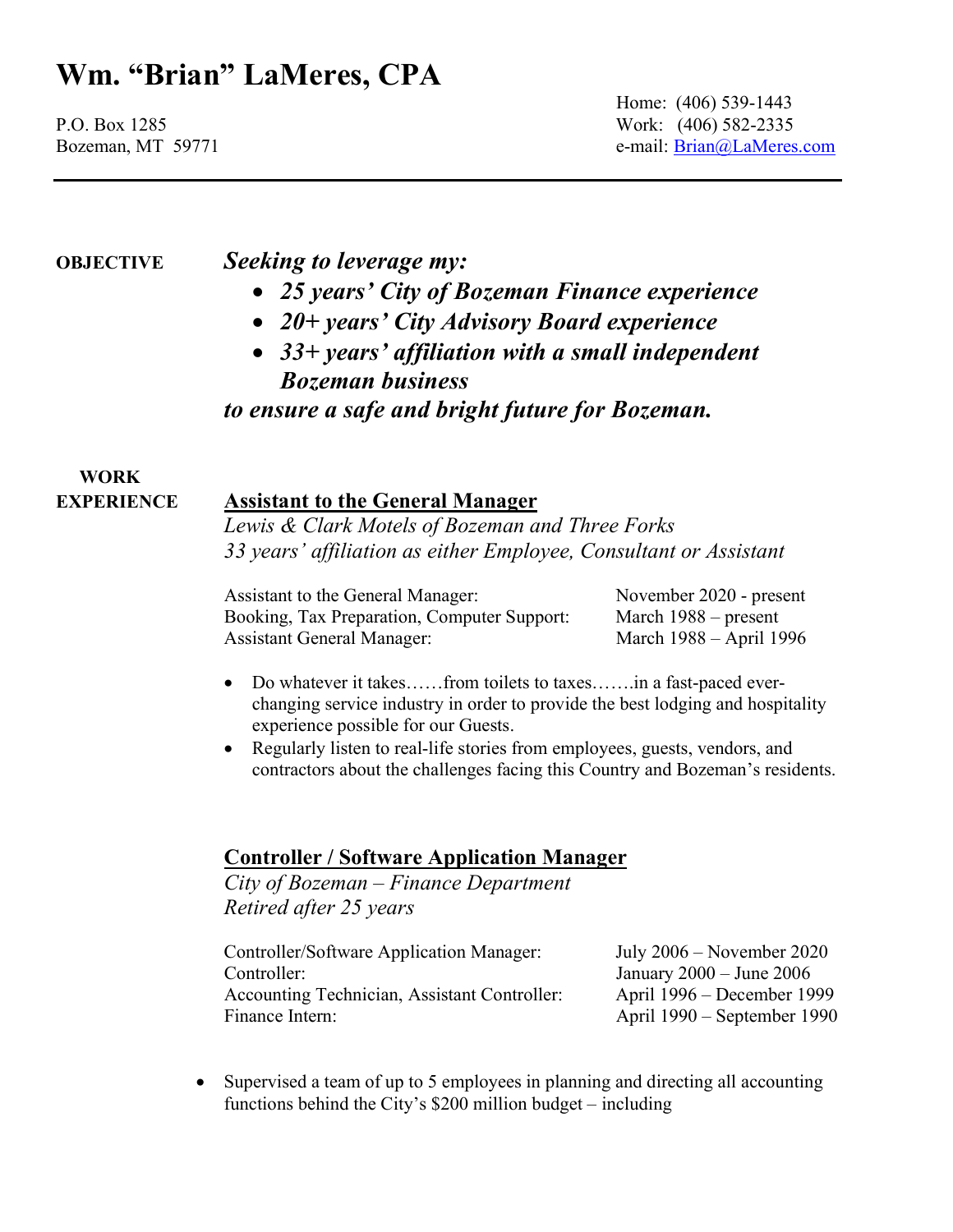Home: (406) 539-1443 P.O. Box 1285 Work: (406) 582-2335 Bozeman, MT 59771 e-mail: Brian@LaMeres.com

> overseeing the annual independent audit and earning the Government Finance Officer Association's Certificate of Excellence in Financial Reporting every year – to ensure compliance with Generally Accepted Accounting Principles, Governmental Accounting and Auditing Standards, and applicable laws and regulations.

- Assisted all City Departments including Administration, City Attorney, Municipal Court, Facilities, Police, Fire, Building Inspection, Community Development, Water & Wastewater, Solid Waste, Stormwater, and Parking – in preparing their annual budget requests and in preparing their annual updates to the Capital Improvement Plan.
- Assisted all City Departments in monitoring and interpreting their budget status throughout the year.
- Generated and provide financial information to the Finance Director to be used in decision making by the City Manager and City Commission and develop.
- Monitored various accounts to ensure budgetary compliance and accuracy and provide budget status information for City Departments and City Commission, Parking Commission, Tax Increment Financing Districts, and other special purpose organizations.
- Supervise all Accounting Functions, including Accounts Payable & Purchasing; Grants, Internal Controls; Capital Assets; Debt; Accounting, Budget & Capital Improvement Plan support to all Departments since January of 2000, including Payroll for 10 years.
- Communicate and coordinate regularly with appropriate others to maximize the effectiveness and efficiency of interdepartmental operations and activities within the City organization.
- Administrator of City's enterprise resource planning software application used to manage financial, community development applications, permits, utility, land management, and human resources information.
- Managed the City's software applications, including administering security for system resources and system users, developing procedures for system access, planning and implementing system upgrades, installing and troubleshooting financial software for all system users.
- Assist other City departments in achieving their business goals by the effective deployment of information technology products and services.
- For over 4 years I supervised the employee responsible for preparing complex financial and operational reports, including assisting in the preparation and publication of the Annual City Budget and Annual Updated Capital Improvement Plan, during which time the GFOA's Distinguished Budget Presentation Award was received for each year.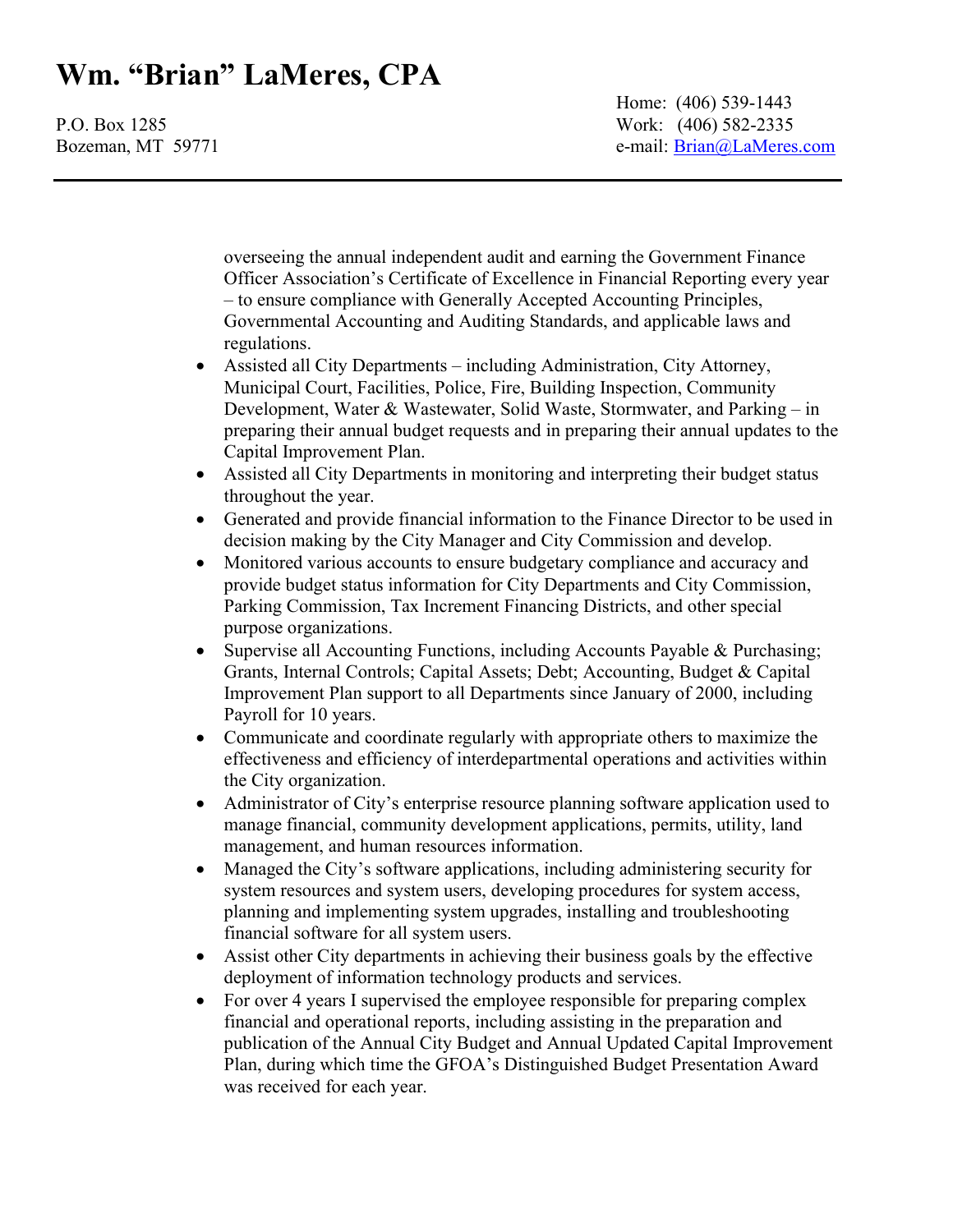Home: (406) 539-1443 P.O. Box 1285 Work: (406) 582-2335 Bozeman, MT 59771 e-mail: Brian@LaMeres.com

### Acquired Knowledge, Skills, and Abilities:

- o Comprehensive knowledge of the operations, policies, and procedures of the Finance Department and the City of Bozeman organization.
- o Comprehensive knowledge of governmental accounting principles and practices.
- o Required knowledge of pertinent Federal, State, and local laws and regulations.
- o Thorough knowledge of public administration and organization and management practices.
- o Advanced knowledge of debt management and the financial aspects of risk management.
- o Comprehensive knowledge of financial accounting and advanced knowledge of budgeting principles related to city government.
- o Advanced knowledge of budgets and budget administration.
- o Comprehensive knowledge of Generally Accepted Accounting Principles.
- o Ability to effectively prepare and present accurate and reliable reports containing findings and recommendations in a clear and concise manner.
- o Ability to utilize specialized spreadsheets, word processing, financial management, and database software applications programs.
- o Ability to quickly and accurately prepare and analyze financial statements.
- o Ability to perform a wide variety of duties and responsibilities with accuracy and speed under the pressure of time-sensitive deadlines.
- o Ability and desire to quickly learn and use new skills and knowledge brought about by rapidly changing information and technology.

## Assistant Controller

 City of Bozeman – Finance Department September 1997 – January 2000

- Investigate and Provide Answers/Solutions to a wide variety of Accounting and Budget-related inquiries posed by Staff, other Departments & the General Public.
- Responsible for Federal Grant Award Monitoring & Reporting.

## Accounting Technician

City of Bozeman – Finance Department April 1996 – September 1997

- Completed monthly balancing of Subsidiary Ledgers to the General Ledger.
- Balanced Cash Accounts and Reconciled all City Bank Accounts.